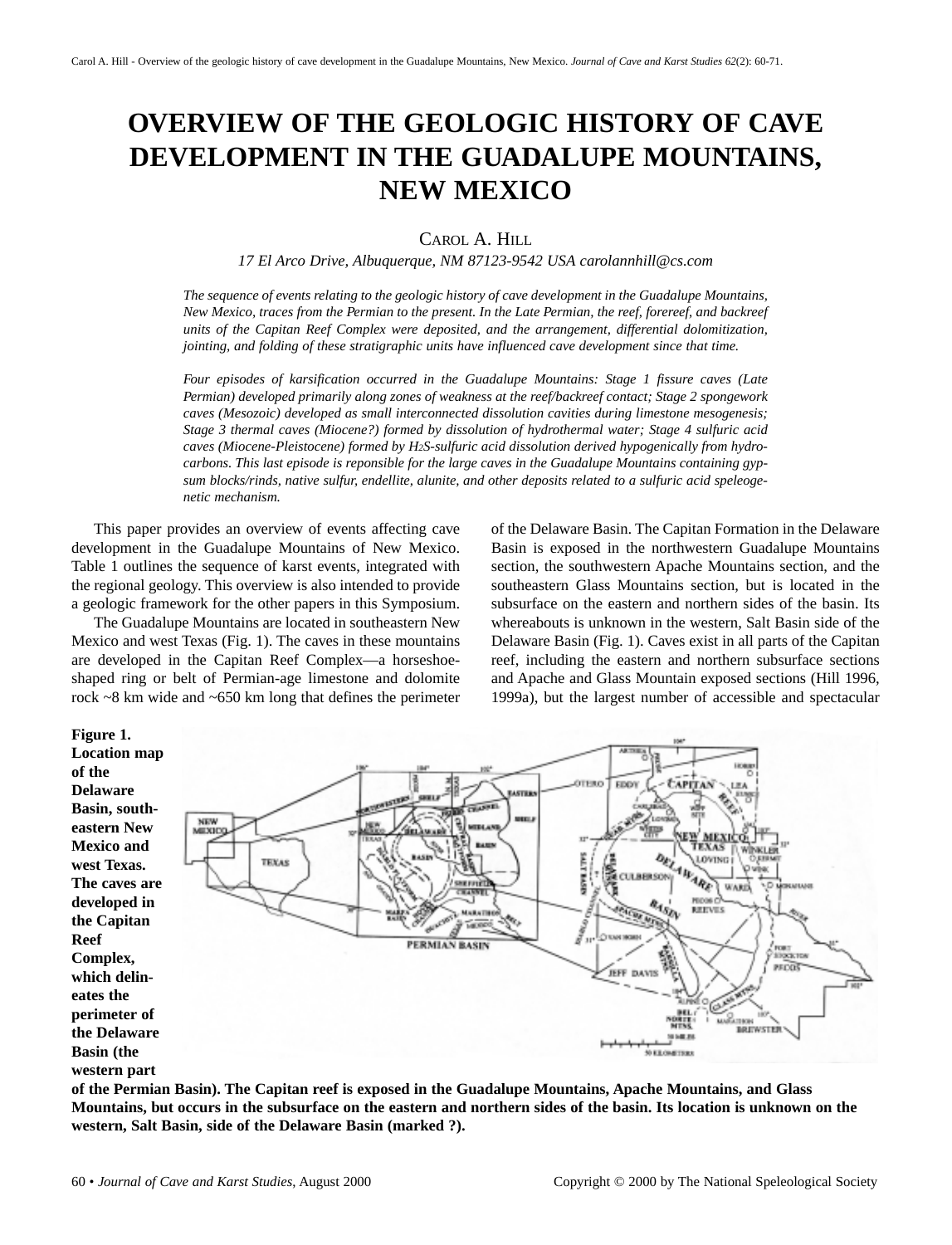# **Table 1. Sequence of events for development of caves in the Guadalupe Mountains. Regional geologic events are taken from Hill (1996).**

| <b>Time Interval</b>             |                   | <b>Events in Guadalupe Mountains</b>                                                                                                                                                                                                                                                                                                                                                                                                                                                                                                        |
|----------------------------------|-------------------|---------------------------------------------------------------------------------------------------------------------------------------------------------------------------------------------------------------------------------------------------------------------------------------------------------------------------------------------------------------------------------------------------------------------------------------------------------------------------------------------------------------------------------------------|
| Paleozoic<br>Permian             |                   |                                                                                                                                                                                                                                                                                                                                                                                                                                                                                                                                             |
| Guadalupian                      | $\sim$ 255-251 Ma | * Deposition of the Capitan reef, basinal Bell Canyon Formation, and backreef Seven Rivers, Yates, and Tansill Formations.<br>* Dolomitization of backreef and forereef in Guadalupe Mountains and also parts of the Capitan reef in the Apache and Glass<br>Mountains.                                                                                                                                                                                                                                                                     |
| Ochoan                           | $~251-250$ Ma     | * Deposition of the Castile Formation in the basin.<br>* Delaware Basin is tilted eastward. Probable first uplift and exposure of Guadalupe Mountains.<br>* Stage 1 fissure caves develop preferentially along a lithologic zone of instability between reef and backreef members.                                                                                                                                                                                                                                                          |
| <b>Mesozoic</b>                  |                   |                                                                                                                                                                                                                                                                                                                                                                                                                                                                                                                                             |
| Triassic-Jurassic                | $~250 - 135$ Ma   | * Guadalupe Mountains remain emerged above sea level; marine environment replaced by deltaic, lacustrine, and fluvial environment.<br>* Stage 2 spongework caves form under slow-diffuse circulation during limestone mesogenesis. Some spongework cavities filled with<br>montmorillonite clay ( $\sim$ 188 ± 7 Ma).                                                                                                                                                                                                                       |
| Cretaceous                       |                   |                                                                                                                                                                                                                                                                                                                                                                                                                                                                                                                                             |
| Comanchean                       | $~135-95$ Ma      | * Shallow sea advances over Delaware Basin and Guadalupe Mountains, leaving behind a veneer of siliceous (now-summit) gravels.<br>* Stage 1 caves fill with gravel to form "Type 2" dikes.                                                                                                                                                                                                                                                                                                                                                  |
| Gulfian                          | $\sim$ 95-65 Ma   | * Late Cretaceous Laramide Orogeny begins in western U.S.; Guadalupe Mountain area uplifted thousands of meters above sea level.<br>* Stage 2 spongework caves reactivated; calcite spar lines some Laramide caves (~90 Ma).                                                                                                                                                                                                                                                                                                                |
| Cenozoic                         |                   |                                                                                                                                                                                                                                                                                                                                                                                                                                                                                                                                             |
| Tertiary<br>Paleocene            | $~5-58$ Ma        | * Laramide uplift continues into the Early Tertiary.<br>* Stage 2 spongework caves become further enlarged and integrated.                                                                                                                                                                                                                                                                                                                                                                                                                  |
| Eocene                           | $~58-40$ Ma       | * Time of quiescence in the Guadalupe Mountains. Laramide uplift stops and an elevated plain exists over much of western U.S.<br>* Stage 2 caves probably become stagnant.                                                                                                                                                                                                                                                                                                                                                                  |
| Oligocene                        | $~140-25$ Ma      | * Time of Trans-Pecos magmatic province; Tertiary extrusives and intrusives form in southern part of Delaware Basin; intrusive dikes<br>reach across the Delaware Basin almost to the Guadalupe Mountains.<br>* Transition from volcanic phase to Basin and Range phase in Delaware Basin area. Delaware Basin area tilts eastward and heats up.<br>* Maturation and migration of hydrocarbons; H2S produced where hydrocarbons react with Castile anhydrite.<br>* Time of emplacement of Mississippi Valley-type ore deposits (~40-20 Ma). |
| <i>Miocene (Early)</i> ~25-12 Ma |                   | * Maximum uplift of Guadalulpe Mountain block begins (~20 Ma).                                                                                                                                                                                                                                                                                                                                                                                                                                                                              |
|                                  |                   | * Geothermal gradient of Delaware Basin area reaches ~40-50°C/km; time of maturation and migration of hydrocarbons. H2S produced<br>when hydrocarbons react with evaporites.                                                                                                                                                                                                                                                                                                                                                                |
|                                  |                   | * Stage 3 thermal caves produced by hydrothermal circulating fluids; calcite spar fills Basin and Range fault zones and lines some<br>cave passages (?).                                                                                                                                                                                                                                                                                                                                                                                    |
| Miocene (Late) ~12-5 Ma          |                   | * Stage 4 sulfuric acid caves form where H2S ascends into Capitan reef. Gypsum blocks and rinds, native sulfur, endellite and alunite<br>form as a result of a sulfuric acid speleogenesis.                                                                                                                                                                                                                                                                                                                                                 |
|                                  |                   | * Stage 4 cave passages develop from southwest to northeast along the Guadalupe Mountains; 11.3 Ma for Virgin Cave to 3.9 Ma for<br>the Big Room level of Carlsbad Cavern.                                                                                                                                                                                                                                                                                                                                                                  |
|                                  |                   | * Large Stage 4 sulfuric acid cave passages cut across earlier 3 stages of cave development.                                                                                                                                                                                                                                                                                                                                                                                                                                                |
| Pliocene                         | $\sim$ 5-2 Ma     | * Regional water table drops in response to base-level downcutting of the ancestral Pecos River. Caves develop along lowering water<br>table levels.<br>* Caves in higher, southeastern part of Guadalupe Mountains (e.g., Virgin) stop forming; caves in lower, northeastern parts (e.g.,<br>Carlsbad) continue forming at the water table.<br>* As canyons downcut into the Guadalupe Mountain block, cave passages are intersected so that entrances form.<br>* As the caves become air-filled, they become decorated with travertine.   |
|                                  |                   |                                                                                                                                                                                                                                                                                                                                                                                                                                                                                                                                             |
| Quaternary<br>Pleistocene        | $\sim$ 2 Ma-10 ka | * At ~600 ka the Capitan aquifer hydrologically connects with the Pecos River at Carlsbad. Possible time of water table draining out of<br>Big Room-Lower Cave levels of Carlsbad and lower levels of Lechuguilla.<br>* Air-filled caves continue to become decorated with travertine. Time of maximum decoration: ~600 ka and ~170-70 ka.<br>* Animals inhabit air-filled caves.                                                                                                                                                           |
| Holocene                         | $~10$ ka-present  | * Arid climate - travertine growth decreases.<br>* Entrance air flow affects cave microclimates.<br>* Pool chemistry evolves to present state.                                                                                                                                                                                                                                                                                                                                                                                              |

caves are in the Guadalupe Mountain section. Over 300 caves are known in the Guadalupe Mountains. Carlsbad Cavern is perhaps the most famous of these caves, but it is neither the longest nor the deepest. Lechuguilla Cave is now the deepest  $(475 \text{ m})$  and longest  $(>170 \text{ km})$  cave in the Guadalupe

Mountains, the deepest and third longest limestone cave in the United States, and the fifth longest cave in the world. Guadalupe caves are characterized by their unusual mode of speleogenesis, which is reflected in their large passage size, ramiform morphology, and enigmatic deposits of gypsum,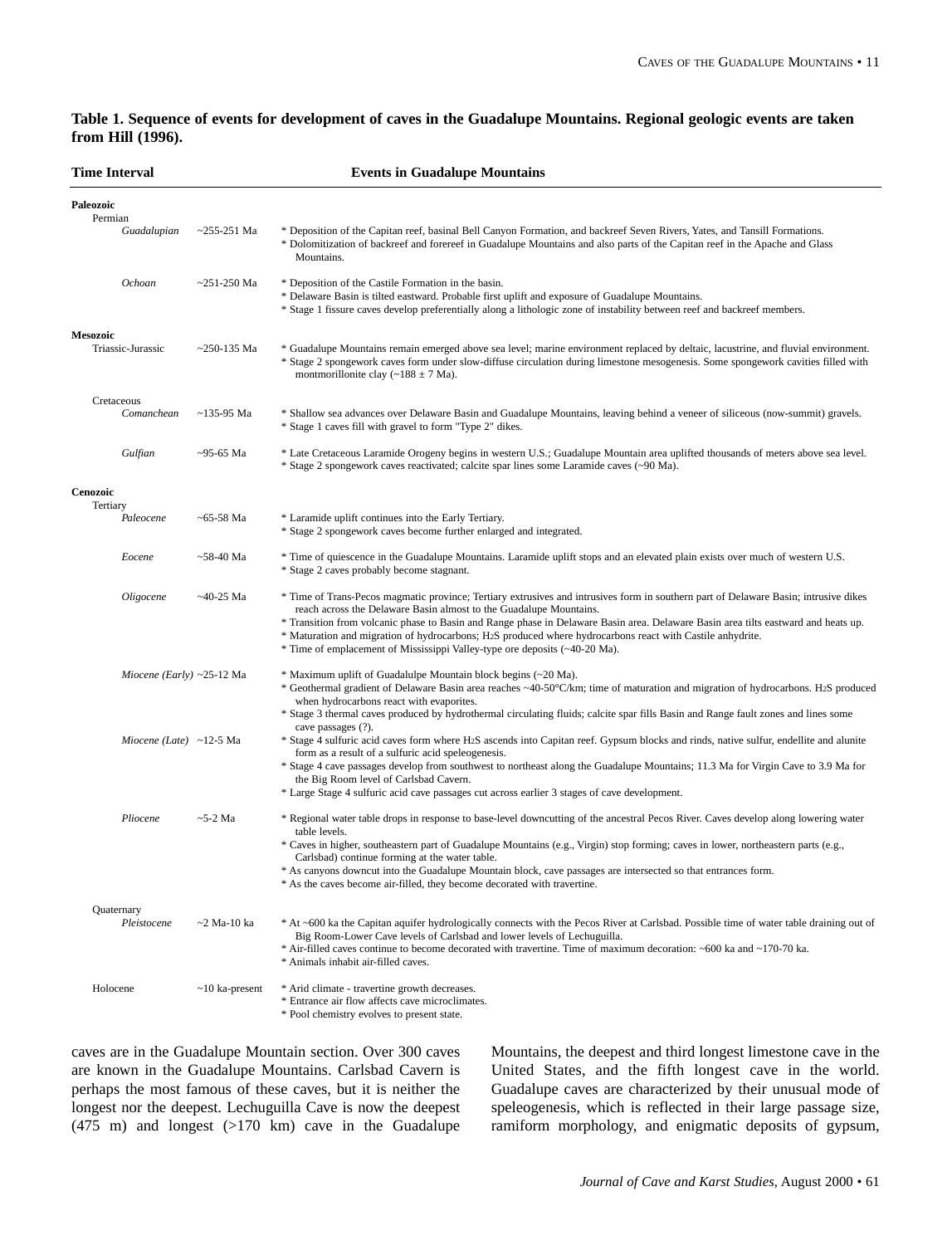native sulfur, endellite (hydrated halloysite), alunite, and uranium minerals.

The origin of Carlsbad Cavern and other caves in the Guadalupe Mountains has long been a subject of controversy. For more than 30 years, the prevailing theory had been that these caves formed like other caves; that is, by carbonic acid dissolution at or below the water table (Bretz 1949). But, since the late 1970s and early 1980s, this "normal" model of cave dissolution has been challenged by a new generation of speleologists (Jagnow *et al.* 2000). It is now nearly universally accepted that the caves of the Guadalupe Mountains are of "hypogene" origin, having developed where ascending H2S, derived from hydrocarbons, became oxidized to sulfuric acid, which in turn dissolved out huge chambers at approximately the level (or levels) of the paleo-water table.

These large sulfuric acid caves, however, represent only the final chapter of cave development in a long history of periodic karstification in the Guadalupe Mountains. Porosity/karst development has occured in at least four stages throughout the diagenetic history of the Capitan Reef Complex, from Late Permian to the present. Thus, in order to understand the complete history of cave development in the Guadalupe Mountains, one must go back to the Permian, to a time when the great Capitan reef was growing upward around the intracratonic Delaware Basin.

This paper will only summarize the sequence of events in the Guadalupe Mountains from the Late Permian to the present; for a more detailed description, refer to Hill (1996).

#### PALEOZOIC

#### PERMIAN (GUADALUPIAN)

Guadalupian time (~255-251 Ma) in the Delaware Basin area was characterized by the growth of an extensive stratigraphic reef that separated the deep ocean basin from a shallow backreef shelf lagoon (Fig. 2). The classic model for the Delaware Basin in the Permian is that the basin was completely surrounded by the Capitan (and earlier reefs), and that sea water entered the basin through the Hovey Channel, located in the southern, Glass Mountains section of the basin (Fig. 1). However, Hill (1999b) challenged this classic paleogeographic map and placed the inlet (which she named the "Diablo Channel") to the basin on its western, Salt Basin side (Fig. 1, marked ?). Hill claimed that this channel position could account for the absence of the Capitan reef between Guadalupe Peak and the Apache Mountains. It might also account for the extensive growth of the Capitan reef along the Guadalupe Mountain section of the basin (near where "fresh" upwelling sea water from the deep ocean was entering the Delaware Basin), and for less dolomitization of the Capitan reef in the Guadalupe Mountains, as compared to the Glass Mountains which would have been farther from the source of "fresh" sea water if the Hovey Channel had been non-existent.

During Guadalupian time, when the Capitan reef was growing steadily upward and basinward in the Guadalupe Mountain area, a thick sequence of siliciclastics was deposited within the deep basin, and interbedded carbonates, siliciclastics and evaporites were deposited on the shallow lagoonal shelf behind the reef (Fig. 2). The Capitan Formation consists of two facies—a massive reef member composed of an organic framework and a thickly bedded forereef member. Both members grade laterally and vertically into each other and together reach thicknesses of 450-600 m in the Guadalupe Mountains. Time-correlative with the Capitan reef in the Guadalupe Mountains are the backreef Seven Rivers, Yates, and Tansill Formations of the Artesia Group and the basinal Bell Canyon Formation of the Delaware Mountain Group. These bedrock units deposited in the Late Permian were to influence all subsequent episodes of cave development in the Guadalupe Mountains (DuChene 2000).

# CONTROLS ON CAVE DEVELOPMENT

Four properties of the Capitan in Late Permian time seem to have exerted control on later cavern development: (1) the arrangement of stratigraphic units; (2) differential dolomitization of these units; (3) joint patterns; and (4) positive structures (folds). All four controls first appeared in the Late Permian, although (3) and (4) have been modified by later tectonic and diagenetic events (Hill 1996).

*Stratigraphy*. As the Capitan reef was lithified in the Late Permian, the contacts between the reef-forereef and reef-backreef facies became zones of structural weakness that were to

**Figure 2. Facies patterns and depositional environments of the Capitan Reef Complex, Guadalupe Mountains, in Permian (Guadalupian) time, including the basin, forereef, reef, and backreef members. After Esteban & Pray (1983).**

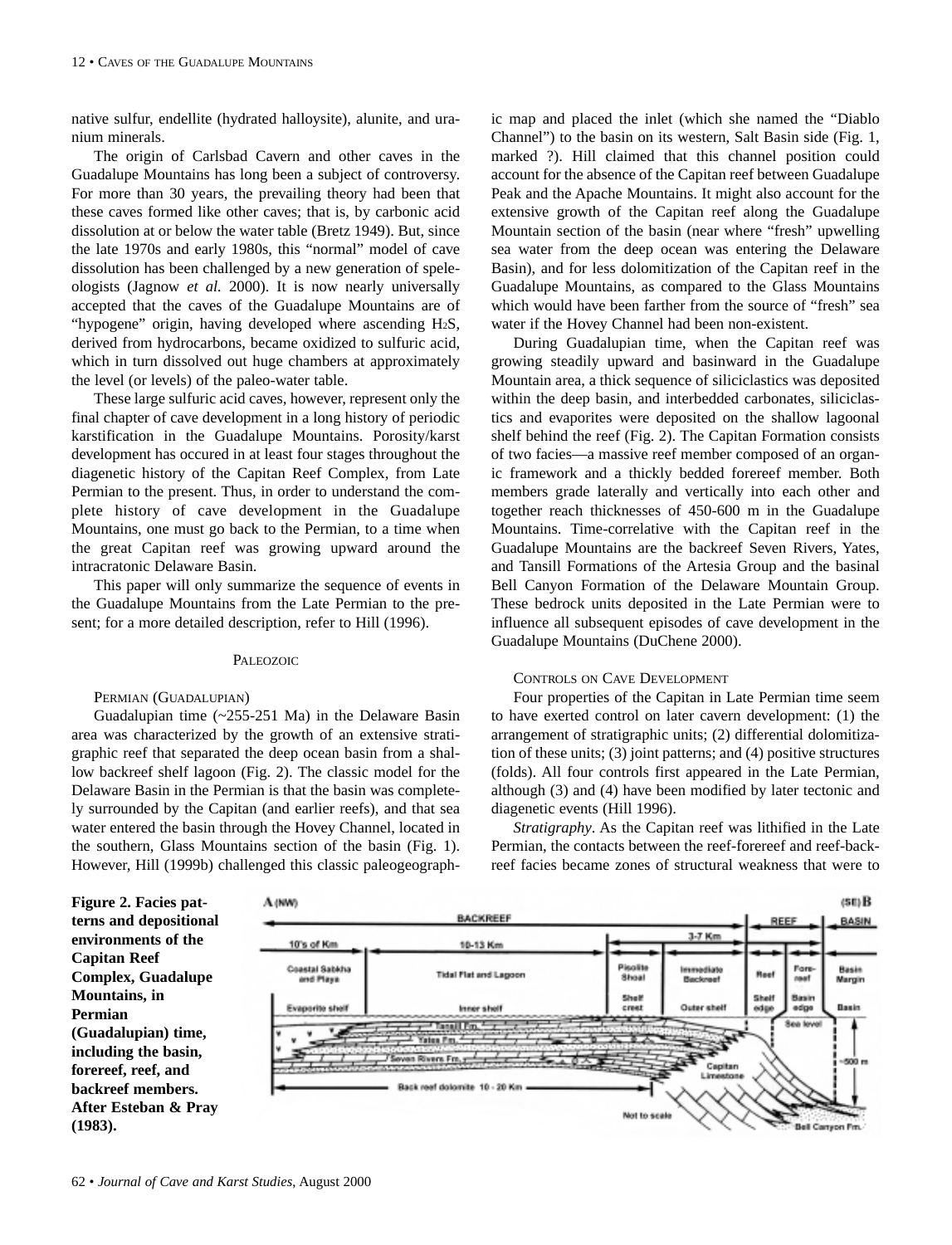

**Figure 3. Four zones of preferential dissolution (shaded areas) in the Guadalupe Mountains: (1) below the Yates transition into the massive Capitan Limestone; (2) at the contact between the massive and forereef (breccia) members of the Capitan Limestone; (3) at the transition between the backreef Artesia Group members and Capitan Limestone; (4) immediately beneath the Yates Formation in the Seven Rivers. Arrows indicate movement of groundwater along impermeable siltstone in the Yates Formation. After Jagnow (1977).**

become the focal point for later water movement and cave development. While some caves are developed within or beneath the Yates in the Seven Rivers Formation (Fig. 3), most of the major caves (e.g., Carlsbad, Lechuguilla) are developed at these reef-backreef and reef-forereef contacts (Jagnow 1977).

*Dolomitization*. Dolomitization (or the lack thereof) has also exerted control on cave development in the Guadalupe Mountains. The Capitan reef was not dolomitized equally in all parts of the basin in the Late Permian (Fig. 4). In the Apache Mountains the Capitan reef is, in large part, dolomitized but its younger parts grade into limestone (Wood 1968). In the Glass Mountains, the reef facies of the Capitan is also more dolomitized than in the Guadalupe Mountains (King 1930), with textures varying from somewhat dolomitized and with complete preservation of fossils (e.g., in the Old Blue Mountain area), to only matrix replacement, to total replacement (e.g., in Jail Canyon) (Haneef 1993). In the Guadalupe Mountains, the oldest part of the massive reef facies (the lower Capitan) is partially dolomitized, whereas the upper Capitan is predominantly limestone. This thin belt of limestone extends northeastward along the mountain front but gradually becomes dolomitized just southwest of Carlsbad (Fig. 4). Thus, a thin "island" of limestone exists *only* in the upper Capitan in the Guadalupe Mountains, and it is this "island" of rock that hosts the majority of caves. Since dolomitization of the Capitan occurred primarily in the Late Permian (Melim 1991), it has acted as a control on dissolution ever since.

*Joints.* Joints are a primary structural control on cavern development, and the major trunk passages are usually aligned along joints that are either parallel or perpendicular to the reef front. Brecciation and crude bedding planes in the forereef slope, however, seem to (at least partly) control the location of some passages (e.g., the eastern part of the Western Borehole, Lechuguilla Cave; DuChene 2000). The age and origin of joints in the Capitan are controversial (Hill 1996). However, it appears reasonably certain that the initiation of jointing

**Figure 4. Idealized schematic diagram showing the distribution of dolomite in upper Permian units around the Delaware Basin. The upper Capitan in the Guadalupe Mountains is the only location where the Capitan is mostly undolomitized limestone. Diagonal lines show dolomitized rock, circles show rock with patchy dolomitization, white areas show limestone. The location of the Capitan and Goat Seep formations in the Salt Basin is unknown (?). After Hill (1996, 1999a).**

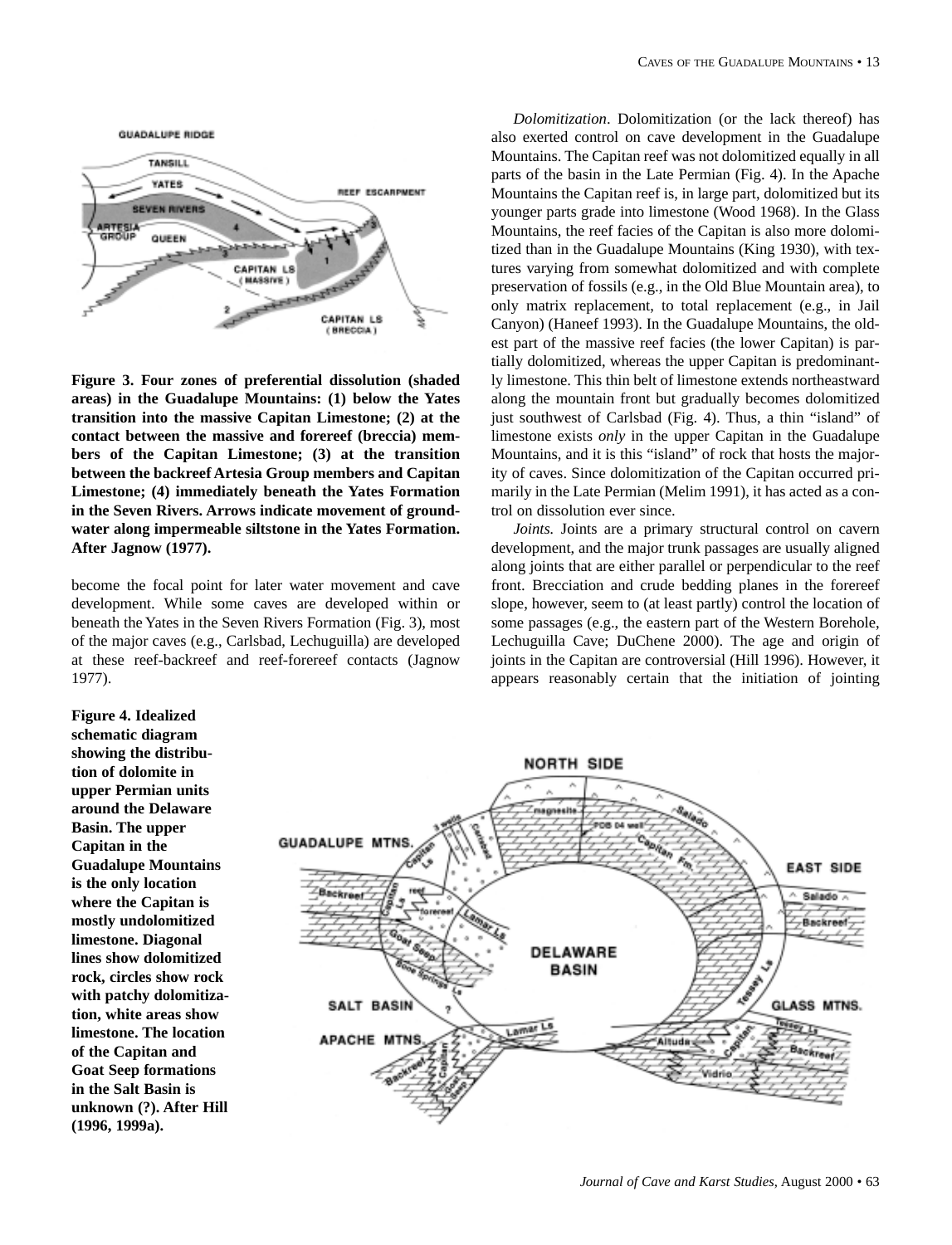

**Figure 5. The relationship of major caves in the Guadalupe Mountains to positive structures (folds): (1) Reef anticline; (2) Guadalupe Ridge anticline; (3) Huapache monocline; (4) McKittrick Hill anticline (oval). Modified from Palmer & Palmer (2000).**

occurred when the rock was being lithified in the Late Permian. Initial jointing probably occurred during the compaction phase of diagenesis in the Late Permian, and later jointing took place along these lines of weakness during tectonism—possibly during the Laramide and probably during Miocene Basin and Range block faulting. Similarly, initial cave development was along these Late Permian joints, with subsequent stages of karstification following along these same lines of weakness.

*Positive Structures.* Positive structures (e.g., anticlines) have been another control on cavern development. Carlsbad Cavern is located along the crest of the Reef anticline, Lechuguilla Cave and Cottonwood Cave are located along the Guadalupe Ridge anticline, the Slaughter Canyon caves are located along the Huapache monocline, and the McKittrick Hill caves are located along the flanks of the McKittrick Hill anticline (Fig. 5). The major large cave passages are concentrated along positive structures because these structures acted as avenues and traps for H2S ascending into the reef. During the last (Stage 4) episode of cave development, sulfuric acid produced by oxidation of this H2S dissolved out the large cave passages in the Guadalupe Mountains.

#### LATE PERMIAN (OCHOAN)

The Ochoan (~251-250 Ma) represents a time of dramatic change in sedimentation within the Delaware Basin. The inlet to the basin (whether the Hovey and/or Diablo Channels) became closed to marine waters so that the basin filled with thick sequences of evaporites and also with thinner sequences of red beds (i.e., the Castile, Salado, Rustler, and Dewey Lake Formations; refer to Hill 1996 for a description of these units). The first uplift of the Delaware Basin probably occurred in Ochoan time, as evidenced by a Late Permian unconformity between the Dewey Lake Red Beds and Triassic rocks. The western edge of the basin was tilted eastward, and at least the western part of the Guadalupe Mountains was probably uplifted above sea level. This brought about the first episode of karsting in the Guadalupe Mountains.

## STAGE 1 FISSURE CAVES

Stage 1 fissure caves are characterized by small fissure-like cavities filled with breccia, limy mudstone, siliciclastics, and/or calcite spar. Most Stage 1 caves are located at or near the reef/backreef contact (Hill 1987), a location suggesting that they formed in a zone of structural instability between the Capitan reef core and backreef shelf members. Although Stage 1 fissure karst is commonly intersected by Stage 4 sulfuric acid cave passages, it has also been identified in outcrop. Melim & Scholle (1989) and Scholle *et al.* (1992) identified an exposure episode in the Guadalupe Mountains during which an initial stage of meteoric leaching of originally aragonitic material occurred with the development of a large-scale, dissolutionenlarged fracture system. These surface-exposed fractures are filled with clast-supported breccia and blocky calcite, and are oriented mainly parallel to the Capitan reef trend, with a secondary orientation perpendicular to the reef trend (Melim 1991). Individual fractures average 1 m wide but they also occur in anastomosing sets averaging 10-20 m wide. Melim (1991) found the breccia fragments in these fractures to be dolomitized and of local origin without evidence of significant transportation, and also identified a dolomite alteration front or halo extending around the fissures for a distance of 5-10 cm into the reef rock. From this evidence, Melim concluded that this dissolution episode probably occurred in the Late Permian (Ochoan?).

The following origin seems likely for the Stage 1 fissure karst episode. Subsequent to the deposition of the Capitan Limestone and equivalent backreef facies, probably in Ochoan time, tectonic activity caused the first uplift and tilting of the Capitan reef. Fractures (joints) that had initially formed in response to differential compaction between the rigid reef and less competent backreef became enlarged into fissures due to tectonism and/or dissolution. Locally derived clasts were then displaced downward and partially filled these voids. The anastomosing nature of these fracture sets, with extensive pinching and swelling of individual fractures, is easiest to explain by dissolution-enlargement of already-existing fractures or joint sets (Melim 1991). However, solutional activity does not appear to have been extensive. Dissolution-enlargement occurred prior to at least one dolomitization stage because the walls of Stage 1 fissure caves and breccia clasts within the fissures are dolomitized. Stage 1 fissure caves developed along the zone of weakness between the reef/backreef and then became avenues for water movement, porosity enhancement,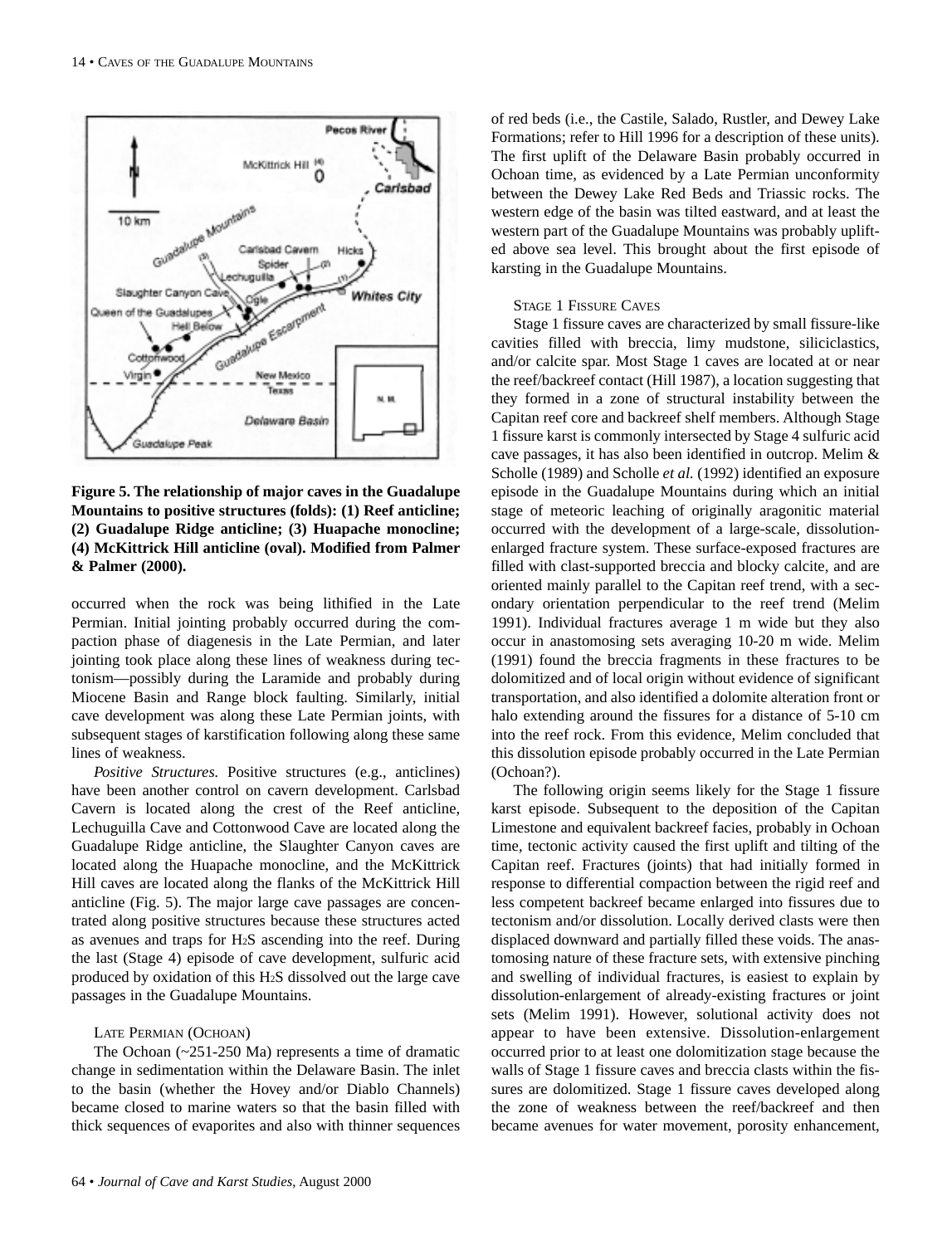#### **MESOZOIC**

#### TRIASSIC-JURASSIC

During the entire Mesozoic, up until the Laramide Orogeny in the Late Cretaceous, the Guadalupe Mountains were emergent just above sea level, and a marine environment was replaced by a deltaic, lacustrine, and fluvial environment. Probably at this time, the Capitan reef experienced its first "flushing out" and next episode of karstification.

#### STAGE 2 SPONGEWORK CAVES

The second episode of porosity/karst development in the Guadalupe Mountains involved the enlargement of pores and joints in the massive Capitan Limestone into three-dimensional mazes. "Spongework" consists of interconnected dissolution cavities of varied size in a seemingly random, three-dimensional pattern like the pores of a sponge (Palmer 1991). Essentially, these cavities are freshwater lens voids, where phreatic water creates a spongework array of passages. Hill (1987) described Stage 2 spongework cavities in the Guadalupe Mountains as being small and randomly oriented, with some being partly filled with montmorillonite clay.

In the early stages of cave-system formation, a complex, three-dimensional array of pores and joints of minimal crosssectional area can develop in the rock, but the pores and joints are not necessarily integrated so that flow under these conditions is diffuse. As dissolution continues over time, this array expands, and there is a progressive integration of conduits and enlargement of small portions of the array to create a cave system that eventually becomes continuous from input to output (Ford & Ewers 1978). In such a situation the limestone becomes honeycombed along joints, fractures, and bedding planes, and small caves up to a few meters in extent can form.

Stage 2 spongework caves represent this type of early karst development in the Guadalupe Mountains. These cavities/caves dissolved under phreatic conditions marked by the slow, diffuse circulation of aquifer water during limestone mesogenesis. Stage 2 spongework caves in the Capitan are exposed in the walls of the large cave passages as a threedimensional array of "Swiss-cheese"-like holes or cavities; some holes are large enough to crawl through, although most are not. Stage 2 spongework porosity/karst may have formed over a long period of time, or more likely during several episodes from the Mesozoic to early Cretaceous. The Triassic-Jurassic was a time of emergence for the Delaware Basin area, and it was also probably a time of extensive dissolution. Montmorillonite clay filling a small percentage of Stage 2 spongework cavities has a speculative K-Ar date of 188±7 Ma (early Jurassic) (Hill 1987).

## CRETACEOUS (COMANCHEAN)

The Delaware Basin region remained stable for most of the

Mesozoic, but in the Early Cretaceous (Comanchean) a weak subsidence of the region permitted a shallow, epicontinental sea to transgress across the basin and over the top of the (then near sea level) Guadalupe Mountain area. Outcrops of Cretaceous rock can be found as lag gravels over the Tansill Formation near the edge of the reef escarpment, and these gravels also occur as remnants within Stage 1 fissure caves (the "Type 2" dikes of Hill 1996). This epicontinental sea withdrew from the area early in the Late Cretaceous in response to the Laramide Orogeny, and marked the last vestige of marine sedimentation in the Delaware Basin.

## CENOZOIC (TERTIARY)

LARAMIDE PHASE, LATE CRETACEOUS - EOCENE

The long interval of relative quiescence in the Guadalupe Mountains during the Mesozoic was terminated by the Late Cretaceous-early Tertiary Laramide Orogeny. This tectonic event was responsible for the uplift of the entire western United States, and probably for more than 1.2 km of uplift in the Guadalupe Mountains area (Horak 1985). The Delaware Basin area was also subjected to broad arching during the Laramide, as can be seen in the Guadalupe and Delaware Mountains (King 1948). The steepest dip of this great Laramide arch is along its western flank; the crest of the arch was probably near the present summits of the southern Guadalupe Mountains because consequent streams radiate northeast, north, and northwest from this area.

The effect of Laramide uplift on cave development in the Guadalupe Mountains is not known, but it must have caused at least a partial reactivation of water moving through the Capitan reef and consequently a further enlargement and integration of Stage 2 spongework caves. A preliminary Late Cretaceous (~90 Ma) date on cave spar (Lundberg *et al* 2000) attests to at least some Laramide dissolution at this time. This activity probably slowed during the quiescent Eocene, at which time water in the Capitan reef may have been relatively stagnant.

## VOLCANIC PHASE - OLIGOCENE

A phase of extrusive and intrusive volcanism occurred in the Trans-Pecos, Delaware Basin area during the early-middle Oligocene (~40-30 Ma). No known volcanic rocks are exposed in the Guadalupe Mountains, but a number of northeast-trending intrusive dikes (both on the surface and in the subsurface) exist in the basin just southeast of the Guadalupe Mountains escarpment. The Oligocene to early Miocene (~40-20 Ma) may have also been the time of Mississippi Valley-type (MVT) ore emplacement in the Guadalupe Mountains (e.g., Queen of the Guadalupes mine; Hill 1996). As H2S began to ascend into the reef, it formed sulfide deposits in the reduced zone along structural (anticlinal) and stratigraphic (base of Yates Formation) traps where it mixed with metal-chloride complexes moving downdip from backreef evaporite facies (Figs. 2 & 6). Later, sulfuric acid caves formed along these same structural and stratigraphic traps in the oxidized zone.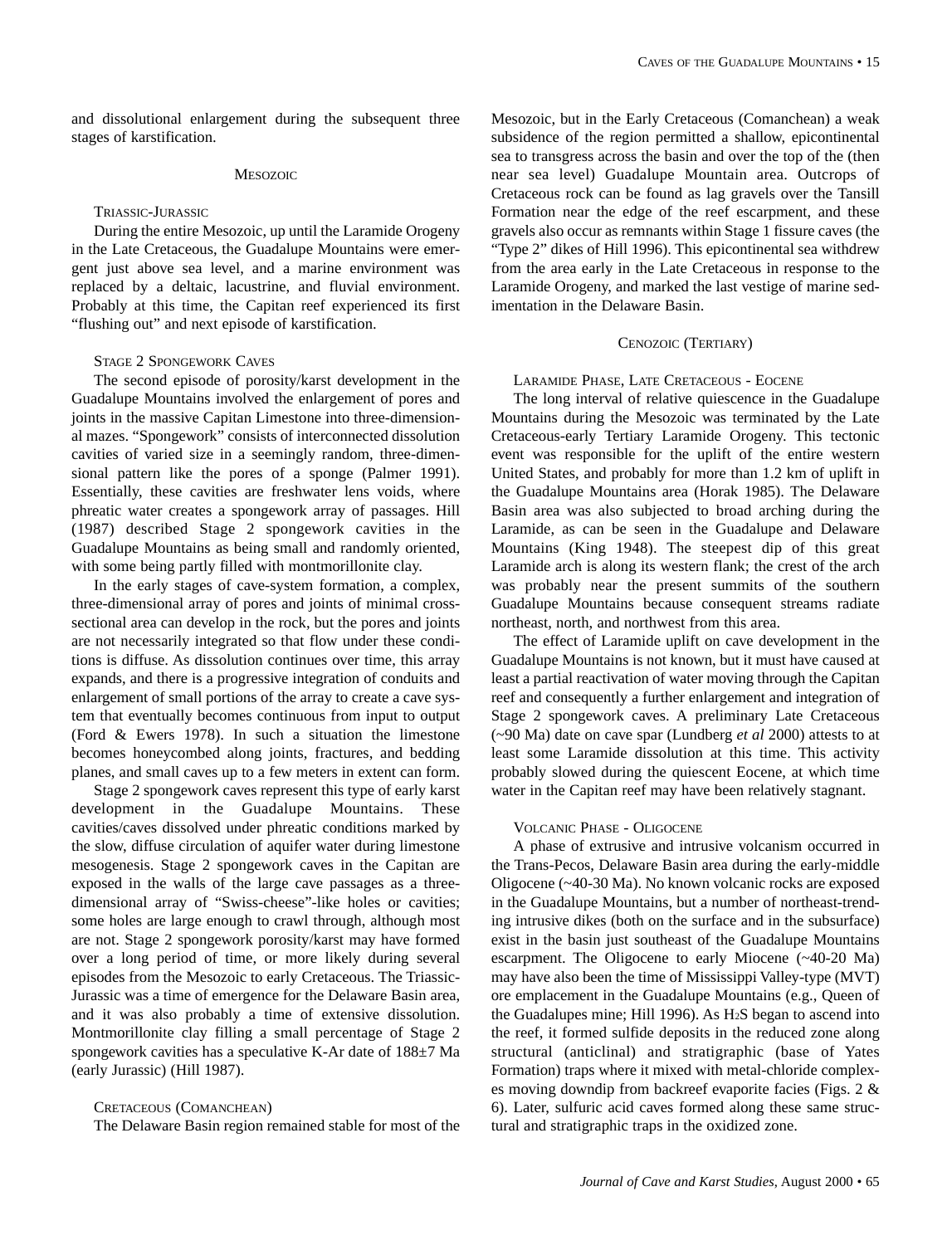

**the basin** *per se***. (A) In the late Oligocene-early Miocene, during the Tertiary tilting of the Delaware Basin, H2S was generated in the basin by reactions involving hydrocarbons and anhydrite. The H2S oxidized to native sulfur in the basin, and also some migrated from basin to reef to accumulate there in structural (anticlinal) and stratigraphic (base of Yates) traps. Metals moved downdip as chloride complexes from backreef-evaporite facies, and where they encountered ascending H2S below the water table in the zone of reduction, they formed MVT deposits. (B) Later in the Miocene and also in the Pliocene to Pleistocene, continued uplift and tilting of the Guadalupe Mountain block and Delaware Basin area caused increased H2S generation and migration of gas from basin to reef. Cave dissolution occurred in the same structural and stratigraphic position as earlier MVT deposits, where H2S oxidized to sulfuric acid at or near the water table in the zone of oxidation. Cave levels correspond to a descending base level caused by the regional lowering of the Pecos River. From Hill (1996).**

The importance of the volcanic phase to the caves of the Guadalupe Mountains is that it initiated a general heating up of the Delaware Basin. This heating was responsible for: (1) the setting up of convectional circulation patterns within the porous, spongeworked Capitan reef; (2) the beginning of the maturation and migration of hydrocarbons in basinal rock; and (3) the production of H2S from the interaction of these hydrocarbons with Castile Formation evaporite rock (Fig. 6). The volcanic phase in Oligocene time, thus, "sets the stage" for the last two episodes of karstification in the Guadalupe Mountains.

## BASIN AND RANGE PHASE - MIOCENE

The transition from the volcanic phase to the Basin and Range phase took place in the late Oligocene to early Miocene

(~30-20 Ma) and represents a time of change from Laramide compression to Basin and Range regional extension. By ~20 Ma, the main uplift and tilting of the Guadalupe Mountain block had begun.

## STAGE 3 THERMAL CAVES

Stage 3 thermal caves are small caves characterized by crystalline dogtooth-spar linings (Fig. 7). Cavers call these "spar caves" or "geode caves" because of their spectacular spar crystals, which can be as large as footballs. Spar caves can be small individual caves exhibiting spar linings (e.g., Geode Cave, Crystal Ball Cave), or they can be small rooms or sparlined passages which have been intersected by later sulfuricacid dissolution (e.g., Diamond Chamber, Lechuguilla Cave).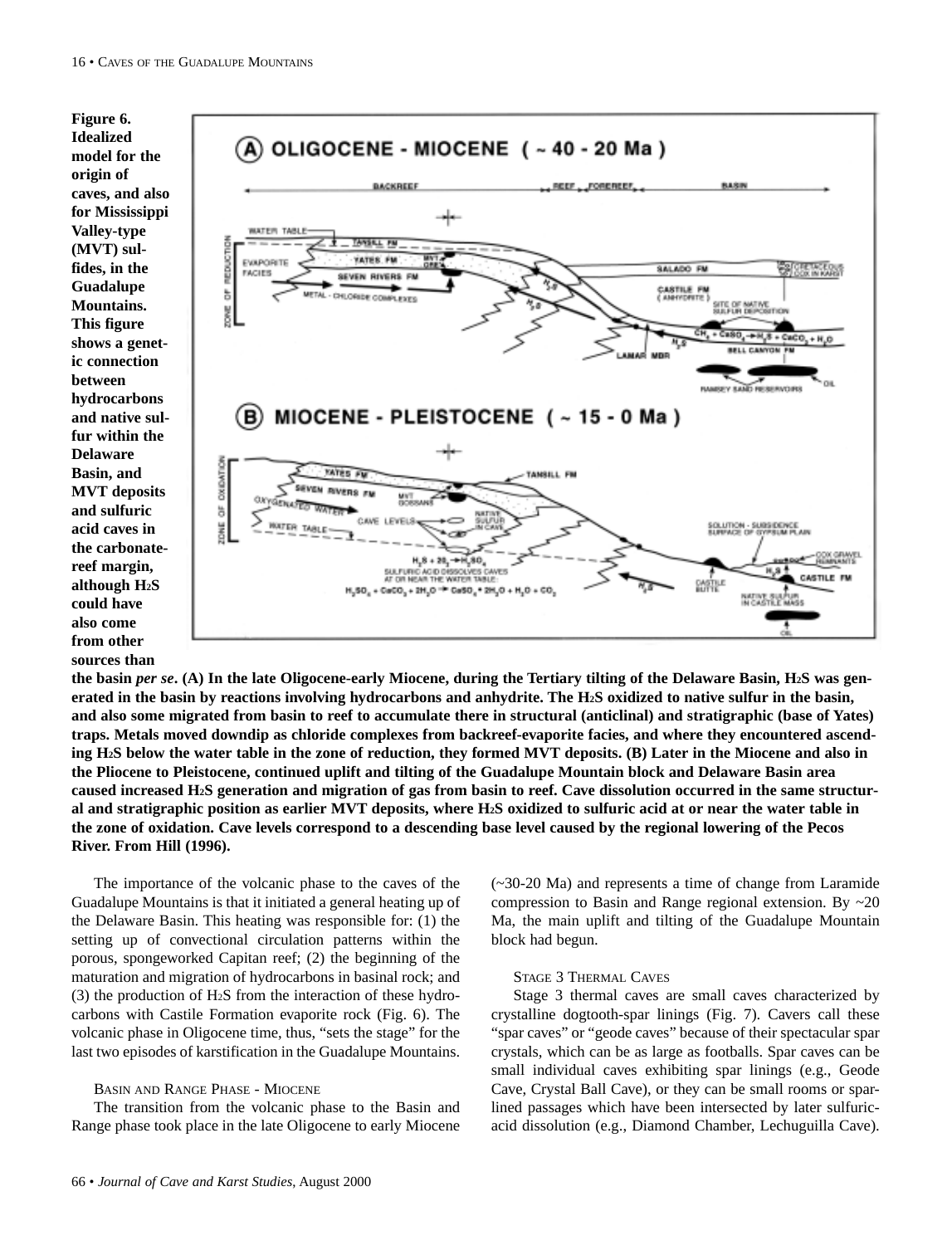

**Figure 7. A spar cave in the Guadalupe Mountains. Some of the dogtooth spar crystals lining the walls of this cave are as large as footballs. Photo by Alan Hill.**

Stage 3 spar-lined caves exist in both the Guadalupe and Glass Mountains (Hill 1996).

From oxygen-isotope and fluid-inclusion studies, the dogtooth spar in these caves is known to have formed from ~30- 65°C solutions. Thermal spar with similar isotopic values also permeates the Capitan reef filling pores and fault zones along the western escarpment of the Guadalupe Mountains (Hill 1996). Because the Miocene was a time when the geothermal gradient reached ~40-50°C/km (Barker & Pawlewicz 1987), Stage 3 thermal caves were thought by Hill (1996) to be most likely Miocene in age. However, the recent Laramide date of Lundberg *et al* (2000) challenges this assumption that all cave spar in the Guadalupe Mountains is Basin and Range age.

The following model can be invoked to explain the origin of Stage 3 thermal caves:

(1) Surface water input into the Capitan reef in Miocene time was meteoric. As this cold meteoric water descended along faults and joints, it heated in response to the 40-50°C/km geothermal gradient, and a convective circulation pattern was set up in the Capitan reef and also in stratigraphic units below the Capitan.

(2) As the convective water rose and cooled, the solubility of CaCO3 gradually increased so that small (Stage 3) caves were dissolved in a deep "solutional zone" by the "cooling corrosion" mechanism of Bögli (1980).

(3) Although the solubility of CaCO3 increased with the ascent of bathyphreatic fluid in the "solutional zone", it dropped sharply due to the loss of  $CO<sub>2</sub>$  in the shallower "depositional zone", so that solutions changed from aggressive to precipitative (Dublyansky 1995).

(4) As Stage 3 caves formed in the "solutional zone" were shifted into the "depositional zone" by tectonic uplift and/or descent of the water table, cave walls became lined with dogtooth spar. Conditions necessary for the growth of large spar crystals are: (a) solutions just barely saturated with respect to calcite; (b) a quiet, aqueous environment in which crystals can grow undisturbed; (c) enough time for crystals to grow large. All of these conditions must have been met in order for spar crystals to deposit in Stage 3 thermal caves from hydrothermal solutions.

## STAGE 4 SULFURIC ACID CAVES

Later in the Miocene (12-5 Ma), and probably not long after the Stage 3 thermal cave episode, an entirely different mechanism created the last and most significant episode of karstification in the Guadalupe Mountains: Stage 4 sulfuric acid caves.

*Description*. The main caves/cave areas in the Guadalupe Mountains are: Carlsbad Cavern, Lechuguilla Cave, Cottonwood Cave, the Slaughter Canyon caves, and the McKittrick Hill caves (Fig. 5). These are located within 12 km of the reef escarpment (most are within 5 km); along the crests or flanks of anticlines or other positive structures (e.g., Reef anticline, Guadalupe Ridge anticline, Huapache monocline; Fig. 5); at the contact of major facies changes (Fig. 3); and between the limestone reef and more dolomitic backreef and forereef beds (Fig. 4).

The caves of the Guadalupe Mountains characteristically contain large rooms and passages (many are  $>15$  m in height and width) along major elevation levels, with separate levels connected by steeply dipping passages (e.g., Main Corridor, Carlsbad Cavern), vertical tubular pits (e.g., Bottomless Pit, Carlsbad Cavern), or enlarged vertical fissures (e.g., Cable Slot, Carlsbad Cavern). In places, walls of large rooms and passages truncate Stage 1 fissure caves, are honeycombed with Stage 2 spongework caves, or truncate Stage 3 thermal caves lined with dogtooth spar crystals. Cave passages/rooms end abruptly without breakdown collapse or major passage extensions, and the caves lack a clear genetic relationship to surface topography. Intersections of caves with the land surface (entrances) are random and have no apparent relationship to recharge or resurgence points, either ancient or modern. Welldeveloped surface karst landforms (e.g., sinkholes) are not abundant.

Distinctive deposits in Guadalupe Mountain caves are thick floor blocks of massive gypsum (CaSO<sub>4</sub>•2H<sub>2</sub>O) and thinner wall rinds of gypsum; native sulfur (S) deposits; and colorful, waxy endellite [Al2Si2O5(OH)4•2H2O] clay deposits. Alunite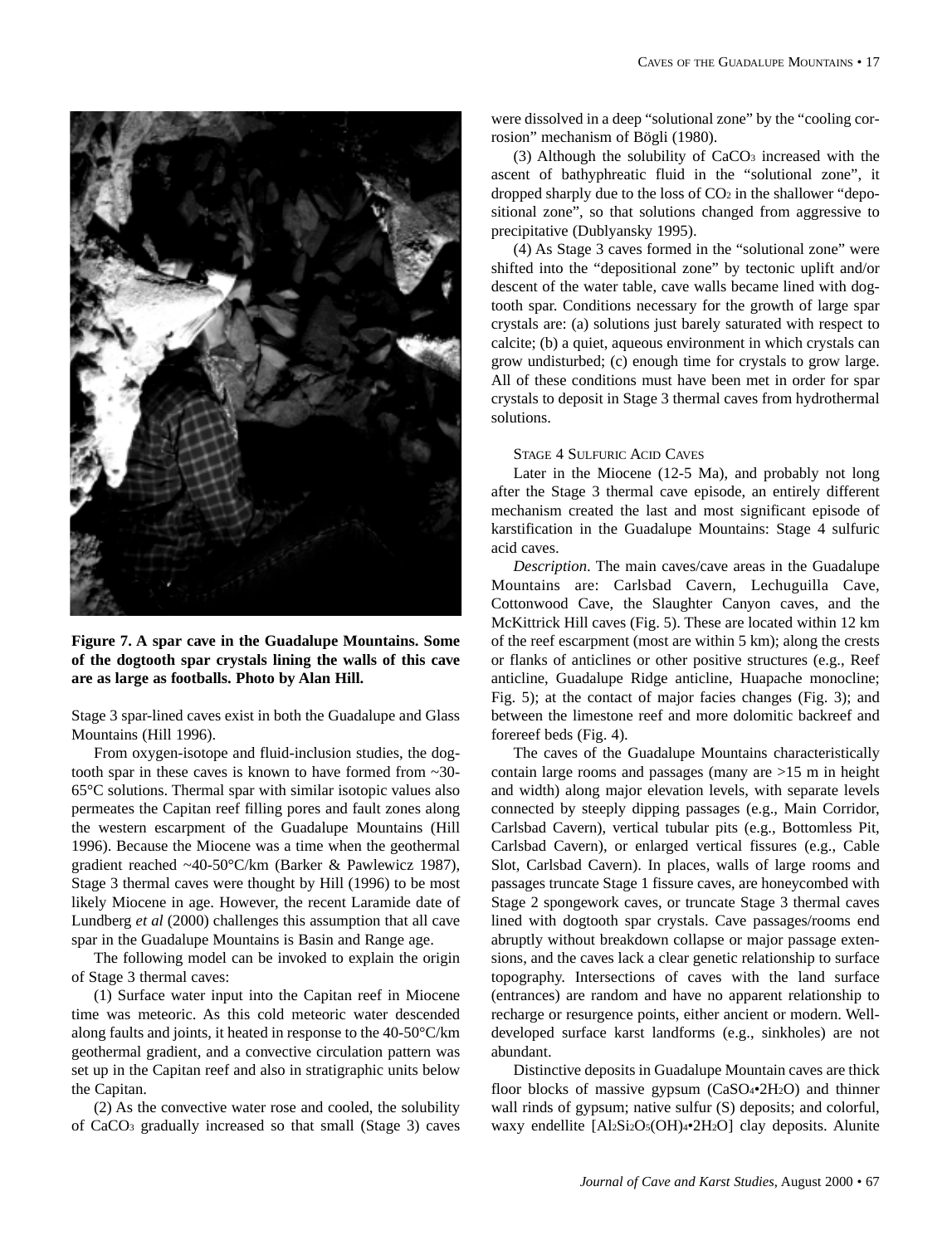$[K_2A]_6(SO_4)_4(OH)_{12}$ , natroalunite  $[Na_2A]_6(SO_4)_4(OH)_{12}$ , tyuyamunite  $\text{[Ca(UO<sub>2</sub>)<sub>2</sub>(VO<sub>4</sub>)<sub>2</sub> = 5-8H<sub>2</sub>O]}$ , and metatyuyamunite [Ca(UO2)2(VO4)2•3-5H2O] are other speleogenesis-related cave minerals (Mosch & Polyak 1996; Polyak & Güven 1996, 2000).

Stage 4 caves are a result of combined bathyphreatic and water-table development (Hill 1987). Water table (shallowwater phreatic) conditions were responsible for the horizontal development of caves along certain levels (e.g., Big Room, Carlsbad Cavern), and bathyphreatic (deep-water phreatic) conditions were responsible for the strong vertical development of these caves (e.g., Main Corridor, Carlsbad). None of the caves are vadose in origin, with the possible exception of Queen of the Guadalupes, which might be a vadose domepit. Cave sediment, unlike that in vadose caves, is sparse and where it does occur it is usually (but not always) a coarse silt to fine-grained sand derived directly from the dissolution of siliciclastic facies in the bedrock (e.g., Sand Passage, Carlsbad Cavern).

*Origin.* Stage 4 caves are hypogenic, formed by acids of deep-seated origin (e.g., sulfuric acid), in contrast to epigenic caves, which form in the near surface where carbonic acid is derived from CO2 in the atmospheric and soil zones (Palmer 1991). Hypogenic karst displays no relationship to recharge through the overlying surface, and cave passages are typically ramiform, network, or spongework patterns (Palmer & Palmer 2000).

Stage 4 caves in the Guadalupe Mountains were dissolved primarily by sulfuric acid. The source of the sulfuric acid was H2S derived from hydrocarbons within the Delaware Basin (Fig. 6). Alternatively, it could have come from oil fields in the north part of the basin, from the backreef, or from deep source rocks below the Capitan reef (DuChene 1986; Hill 1990). A number of different lines of evidence point to a sulfuric acid/hydrocarbon origin for Stage 4 caves (Hill 1987, 1990):

(1) Massive gypsum blocks (up to 10 m high) and native sulfur deposits (up to thousands of kilograms) in these caves formed as by-products of a sulfuric acid mode of dissolution. Epigenic, carbonic-acid caves do *not* contain these types of deposits.

(2) The low-pH, sulfuric-acid indicator minerals endellite (hydrated halloysite), alunite and natroalunite occur in these caves.

(3) High uranium, radon, and the minerals tyuyamunite/metatyuyamunite in these caves are all indicative of a H2S system where uranium (and vanadium) have precipitated along a redox boundary interface (Hill 1995).

(4) Other sulfuric acid caves are known worldwide, and these are also associated with hydrocarbons. Some of these caves are actively forming today by a sulfuric acid mechanism; e.g., Cueva de Villa Luz, Tabasco, Mexico, is a sulfuric acid cave related to hydrocarbons in the Gulf of Campeche. A milky-white river, with dissolved gypsum and sulfur, flows from the cave, and sulfur crystals are growing in areas where drip water has a measured pH of 0-3 (Palmer & Palmer 1998; Hose & Pisarowicz 1999). Sulfur isotope values for sulfur and gypsum in Cueva de Villa Luz ( $\delta^{34}S = -26$  to -22‰; CDT) are within the same range as the sulfur and gypsum in Guadalupe Mountain caves (Fig. 8).

(5) The isotopically light composition of the massive gypsum, sulfur, alunite and natroalunite deposits in Stage 4 caves (Fig. 8) is the most convincing evidence for a sulfuric acid origin related to hydrocarbons. Only biologically aided reactions such as occur with hydrocarbons could have produced the large isotopic fractionations found in these deposits. Gypsum and native sulfur deposits in Guadalupe Mountain caves are significantly enriched in  $32S$ , and depletions in  $\delta^{34}S$  as great as -25.6‰ for gypsum and -25.8‰ for sulfur have been measured (Fig. 8). The same isotopically light signatures also characterize alunite and natroalunite (Polyak & Güven 1996; Fig. 8).

The sulfur isotope results are crucial to understanding the hypogenic process of speleogenesis that produced the large Stage 4 cave passages in the Guadalupe Mountains. The evidence provided by the isotopic data demonstrates that the cave gypsum could not have been derived from Castile anhydrite beds by the local pooling model of Bretz (1949) or by the mixing model of Queen *et al.* (1977). The average isotopic composition of Castile gypsum and anhydrite is +10.3‰ (Fig. 8). If the cave gypsum had precipitated amicrobially from Castile brines, as modeled by these authors, then the cave gypsum and Castile Formation gypsum and anhydrite should have virtually identical isotopic compositions. The sulfur isotope data also discount an origin from pyrite as proposed by Jagnow (1977). Sulfide minerals (mostly pyrite) in the Guadalupe Mountains range from δ<sup>34</sup>S = -9.3 to +12.6‰ (mean = -2.2‰ for 20 samples; Fig. 8). Since there is no significant isotopic fractionation involved in the leaching of sulfides (less than 1‰), it is logical to conclude that the isotopically lighter cave gypsum and sulfur (mean  $= -16.8\%$  for 22 samples) could not have derived from this source. Instead, the isotopically light deposits implicate a hydrocarbon connection for these caves (Hill 1990).

*Cave dissolution by sulfuric acid.* Hydrogen sulfide, generated from hydrocarbon reactions in the basin or elsewhere, migrated into the surrounding Capitan reef and accumulated in structural and stratigraphic traps (Fig. 6). Where it met with oxygenated meteoric groundwater descending to or below the water table along dipping backreef beds or joints in the overlying land surface it formed sulfuric acid (Palmer & Palmer 2000):

$$
H_2S + 2O_2 = 2H^+ + SO_4{}^{2-}
$$
 (1)

$$
2H^{+} + SO_{4}^{-} + CaCO_{3} = Ca^{2+} + SO_{4}^{2-} + H_{2}O + CO_{2}
$$
 (2)

The sulfuric acid produced in (1) dissolved the Capitan reef limestone to produce the cave void, caused gypsum to precipitate or replace the limestone as blocks or rinds, and generated CO2 (2). According to this model, vertical tubes, fissures and pits in Guadalupe caves are interpreted as having formed along injection points for H2S (bathyphreatic dissolution), and hori-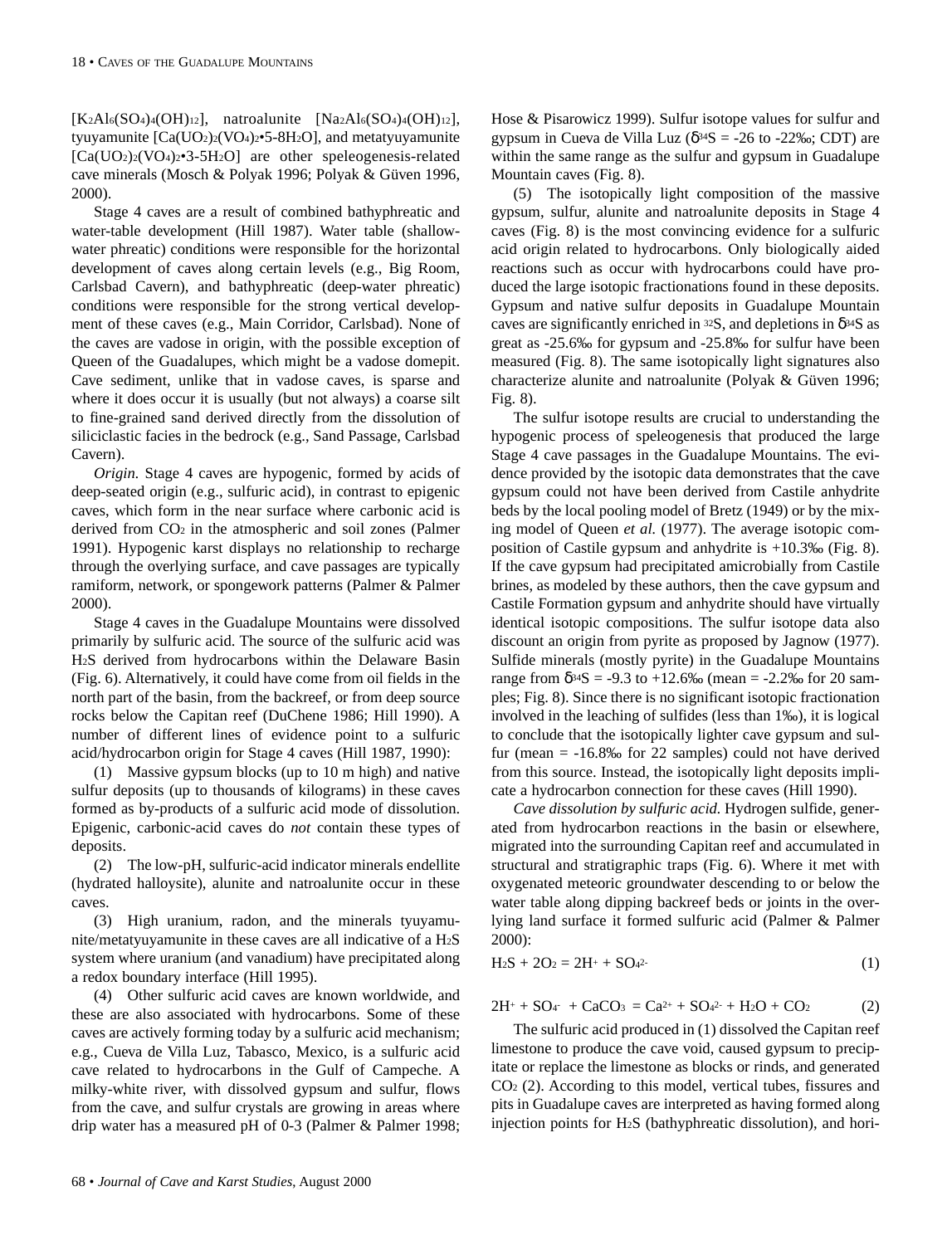

**Figure 8. Range of sulfur isotope values for various types of deposits, Delaware Basin. Note that the cave gypsum and sulfur are significantly enriched in the light isotope of sulfur compared to the Castile Formation. The isotopically light composition of sulfur deposits in the basin (H2S gas, native sulfur) and reef (sulfides and sulfur/gypsum cave deposits) resulted from bacterial sulfate reduction (BSR) reactions where sulfate solutions mixed with hydrocarbons to produce isotopically light hydrogen sulfide. Cave alunite and natroalunite values are from Polyak & Güven (1996). After Hill (1995).**

zontal levels are interpreted as forming at the water table where dissolved oxygen was the most concentrated (watertable dissolution). This H2S was also responsible for native sulfur deposits, which have been slowly oxidizing to gypsum when in the presence of meteoric water (Spirakis & Cunningham 1992; Hill 1995). A low-pH, sulfuric acid environment also caused clay minerals to reconstitute to endellite, alunite and natroalunite, and (ultimately) caused the precipitation of the secondary, later-stage, uranium-vanadium minerals tyuyamunite and metatyuyamunite. The above reactions (1) and (2) were most likely facilitated by microbial action. Microbes, from the time of speleogenesis until the present, have altered the geology of Guadalupe caves in ways that are just beginning to be discovered (Northup *et al.* 2000).

*Age.* The age of the Stage 4 sulfuric acid karst event is still somewhat controversial, but it appears that the beginning of Stage 4 dissolution may be somewhat older than the Pliocene-Pleistocene age ascribed by Hill (1987). Maximum uplift and tilting of the Guadalupe block is now believed to have occurred in the Miocene (20-5 Ma), which means that H2S could have been migrating throughout the middle to late Tertiary with the potential for cave formation (K. Cunningham, pers. comm. 1995; Hill 1996).

Polyak *et al.* (1998) <sup>40</sup>Ar/<sup>39</sup>Ar-dated the mineral alunite in

four Guadalupe caves, and established that these Stage 4 cave passages formed from about 12 Ma in the southwestern part of the reef (e.g., Virgin Cave) to about 4 Ma in the northeastern part of the reef (e.g., Carlsbad Cavern and Lechuguilla Cave). These absolute dates are very important because they correlate with the time of major uplift of the Guadalupe Mountains and the proposed time of migration of H2S from the basin into the Capitan reef (Polyak & Provencio 2000). Since supergene alunite is known to form at or near the water table (Rye *et al.* 1992), the dates of Polyak *et al.* (1998) represent water-table development of the caves: bathyphreatic development would have been earlier or concurrent (but at a lower level).

## BASIN AND RANGE PHASE - PLIOCENE

The large cave passages in the Guadalupe Mountains continued to form throughout the Pliocene  $(-5-2 \text{ Ma})$ . During this time the discharge point for the Capitan aquifer was at Hobbs, New Mexico, ~110 km east of Carlsbad, rather than at Carlsbad as it is today (Hiss 1980). Therefore, water levels in Guadalupe caves during this time must have been at least partially controlled by the Hobbs discharge point. As canyons downcut into the uplifting Guadalupe Mountain block, cave passages were intersected and entrances formed (DuChene & Martinez 2000). Entrances allowed these caves to be inhabited by bats and other animals.

## CENOZOIC (QUATERNARY)

## **PLEISTOCENE**

By the Quaternary  $(\sim 2-0$  Ma), Basin and Range extension and uplift had decreased in the Guadalupe Mountain area, as had the geothermal gradient. The present-day geothermal gradient in the Delaware Basin is ~20°C/km as compared to ~40- 50°C/km in the Miocene. The decrease in uplift and tilting in the Pleistocene was an important factor that could have halted the processes by which Stage 4 sulfuric acid caves formed.

Another late-stage impact on development of Guadalupe caves near the northeast end of the reef (e.g., Carlsbad and Lechuguilla) may have been a change in the hydrologic regime at ~600 ka when the Capitan aquifer began to discharge at Carlsbad Springs instead of at Hobbs (Bachman 1984). The relationship of cave development in the Guadalupe Mountains with respect to regional hydrologic events is still poorly understood, but it is known that Guadalupe caves must somehow have been related to past positions and levels of the ancestral Pecos River, and that the major cave levels are attributable to long periods of stability as defined by these former base levels. Dates on the cloud and folia linings in the lowest levels of Carlsbad Cavern (Lake of the Clouds) and Lechuguilla Cave (Lake of the White Roses) are >350 ka (uranium-series method; D. Ford, pers. comm.), and ~600 ka (electron spin resonance method; K. Cunningham, pers. comm.). Since cave clouds are believed to form in the shallow phreatic zone (Hill & Forti 1997), these dates could signify a time just before the water table dropped below the lowest cave level in response to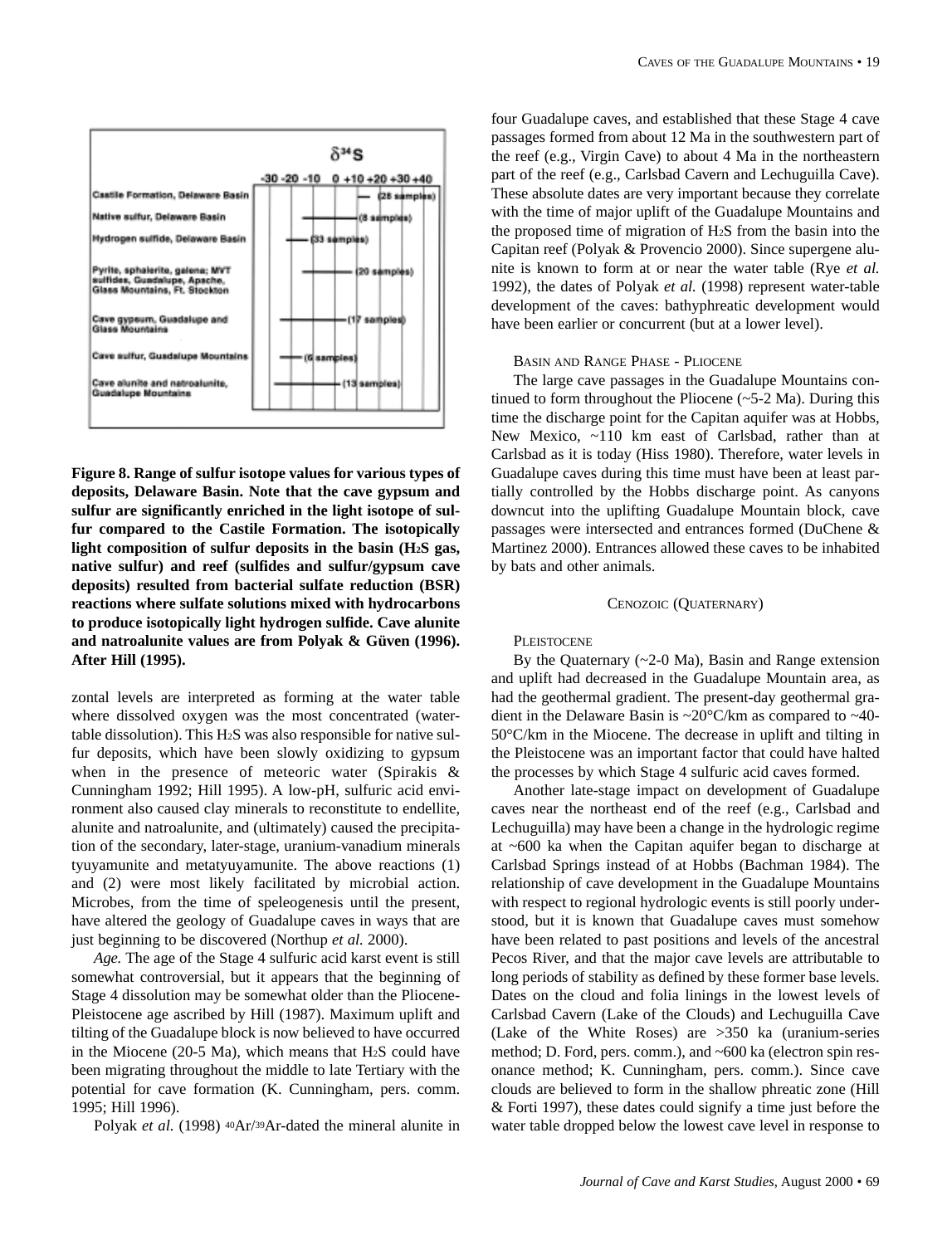the Hobbs-Carlsbad change in regional hydrologic regime (Hill 1996, 2000).

Sometime after Stage 4 cave passages became air-filled, they began to be decorated with travertine. The different speleothems and speleogens in Guadalupe caves are both diverse and noteworthy, and have been described by Hill (1987), DuChene (1997), Hill & Forti (1997), and Davis (2000). Pleistocene travertine deposition in Guadalupe caves appears to have occurred in two main episodes: around 600 ka and around the time of the Sangamon Interglacial (~170-70ka) (Hill 1987).

## **HOLOCENE**

The Guadalupe Mountains area turned more arid in the Holocene (10 ka to present). This change in climate affected water percolation patterns and, thus, the deposition of travertine. Water percolation and entrance air-flow patterns, in turn, affected cave microclimates and the geochemistry of cave pools (Forbes 2000; Turin & Plummer 2000). Today, travertine is still actively forming in some caves (e.g., Lechuguilla), but is almost inactive in others (e.g., Carlsbad).

## **CONCLUSIONS**

This paper is a synthesis of information that relates to the history of geologic events and cave development in the Guadalupe Mountains. In summary, these events are:

(1) Late Permian. The Capitan reef and forereef facies and corresponding backreef and basinal facies were deposited in the Guadalupe Mountain area. The Guadalupe Mountains experienced their first uplift and exposure, and Stage 1 fissure caves formed along zones of weakness at the reef/backreef contact.

(2) Mesozoic. The Guadalupe Mountain area remained stable and emergent just above sea level. The first "flushing out" of the Capitan reef produced Stage 2 spongework caves during limestone mesogenesis.

(3) Late Cretaceous-Early Tertiary. The Laramide Orogeny uplifted the Guadalupe Mountain area at least 1.2 km above sea level. Stage 2 spongework caves probably enlarged, some may have been lined with calcite spar.

(4) Oligocene-Miocene. Trans-Pecos volcanism caused the Delaware Basin-Guadalupe Mountain area to heat up. This initiated the maturation and migration of hydrocarbons, and created a pattern of convective hydrothermal water circulation in the Capitan reef. Stage 3 thermal caves formed; some may have been lined with calcite spar.

(5) Miocene-Pleistocene. Tilting of the Delaware Basin eastward caused hydrocarbons to react with anhydrites in basinal rock to form H2S. The main uplift of the Guadalupe Mountain block further caused this H2S to migrate into the Capitan reef and there to become oxidized to sulfuric acid. This acid dissolved out the large cave passages and produced, as speleogenetic by-products, the gypsum blocks/rinds, native sulfur, endellite, and alunite found in these caves. Air-filled parts of the caves became decorated with travertine and inhabited by animals.

(6) Holocene. The arid climate caused a decline in the amount of travertine deposition in Guadalupe caves. Cave microclimate and pool chemistry was affected by entrance air flow and water percolation patterns in the vadose zone.

#### ACKNOWLEDGMENTS

I thank Art Palmer, Peg Palmer, and Donald Davis for reviewing the manuscript. I also acknowledge Unocal Corporation for redrafting some of the figures of Hill (1996).

## **REFERENCES**

- Bachman, G.O. (1984). Regional geology of Ochoan evaporites, northern part of Delaware Basin. *New Mexico Bureau of Mines and Mineral Resources Circular 184*: 22 pp.
- Bretz, J H. (1949). Carlsbad Caverns and other caves of the Guadalupe block, New Mexico. *Journal of Geology 57 (5)*: 447- 463.
- Barker, C.E. & Pawlewicz, M.J. (1987). The effects of igneous intrusions and higher heat flow on the thermal maturity of Leonardian and younger rocks, western Delaware Basin, Texas. In Cromwell, D.W. & Mazzullo, L. (eds.). *Glass Mountains*. Society of Economic Paleontologists and Mineralogists Guidebook: 69-83.
- Bögli, A. (1980). *Karst hydrology and physical speleology*: New York, Springer-Verlag: 284 pp.
- Davis, D.G. (2000). Extraordinary features of Lechuguilla Cave, Guadalupe Mountains, New Mexico. *Journal of Cave and Karst Studies 62*(2): 147-157.
- Dublyansky, Y.V. (1995). Speleogenetic history of Hungarian thermal karst. *Environmental Geology 25*: 24-35.
- DuChene, H.R. (1986). Observations on previous hypotheses and some new ideas on cavern formation in the Guadalupe Mountains. In Jagnow, D.H. (ed.). *National Speleological Society Convention Guidebook, Tularosa, NM*: 96-100.
- DuChene, H.R. (1997). Lechuguilla Cave, New Mexico, U.S.A. In Hill, C.A. & Forti, P. *Cave minerals of the world*, 2nd ed., Huntsville, AL, National Speleological Society:343-350.
- DuChene, H.R. (2000). Bedrock features of Lechuguilla Cave, Guadalupe Mountains, New Mexico. *Journal of Cave and Karst Studies 62*(2): 109-119.
- DuChene, H.R. & Martinez, R. (2000). Post-speleogenetic erosion and its effect on cave development in the Guadalupe Mountains, New Mexico and west Texas. *Journal of Cave and Karst Studies 62*(2): 75-79.
- Esteban, M. & Pray, L.C. (1983). Pisoids and pisolite facies (Permian), Guadalupe Mountains, New Mexico and West Texas. In Peryt, T.M. (ed.)*. Coated grains*. Berlin, Springer-Verlag: 503- 537.
- Forbes, J.R. (2000). Geochemistry of Carlsbad Cavern pool waters, Guadalupe Mountains, New Mexico. *Journal of Cave and Karst Studies 62*(2): 127-134.
- Ford, D.D. & Ewers, R.O. (1978). The development of limestone cave systems in the dimensions of length and depth. *Canadian Journal of Earth Sciences 15 (11)*: 1783-1798.
- Haneef, M. (1993). *Lithofacies and depositional environment of Altuda, Capitan and Tessey Formations (Permian), Glass*